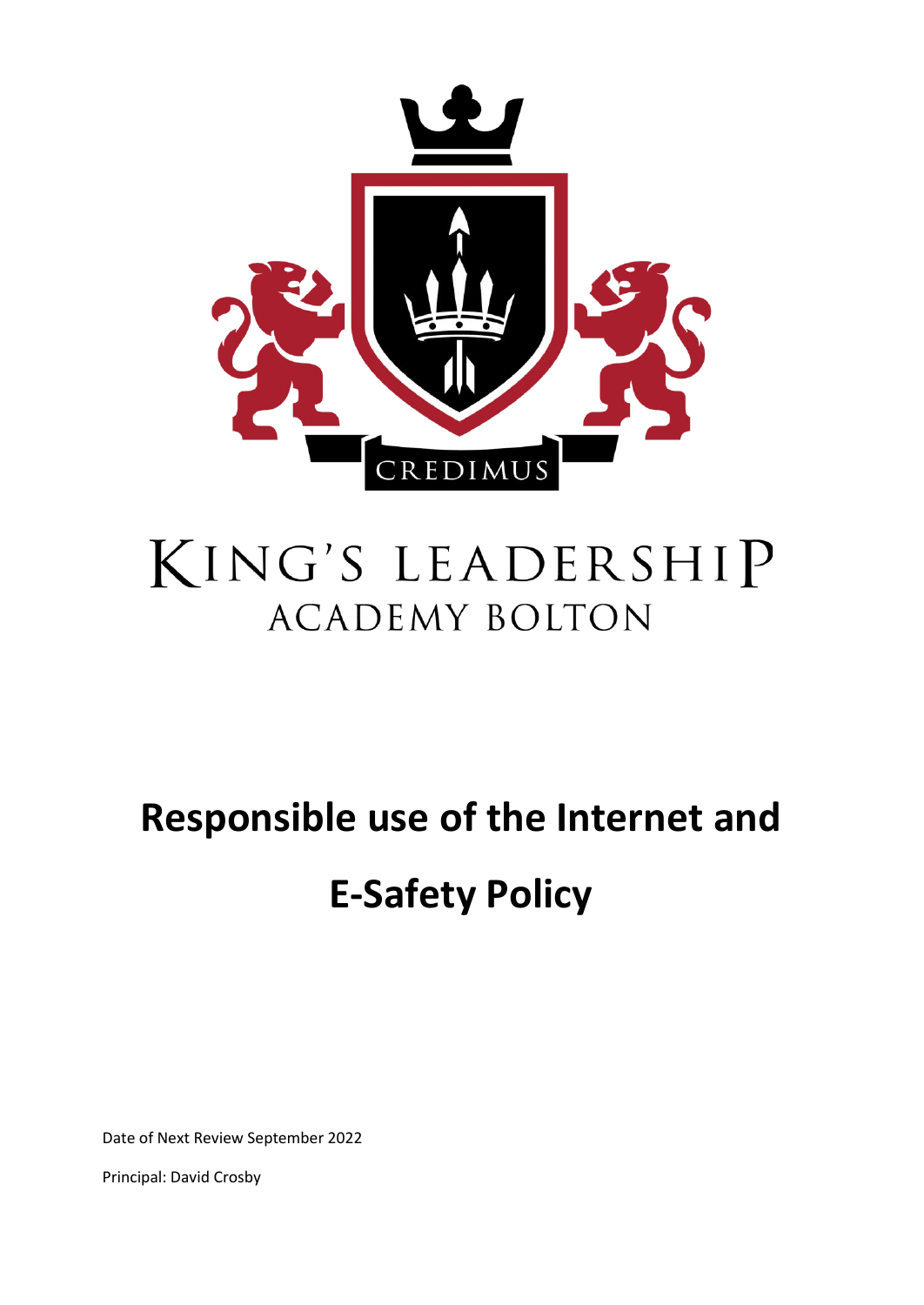## Contents

<span id="page-1-0"></span>Introduction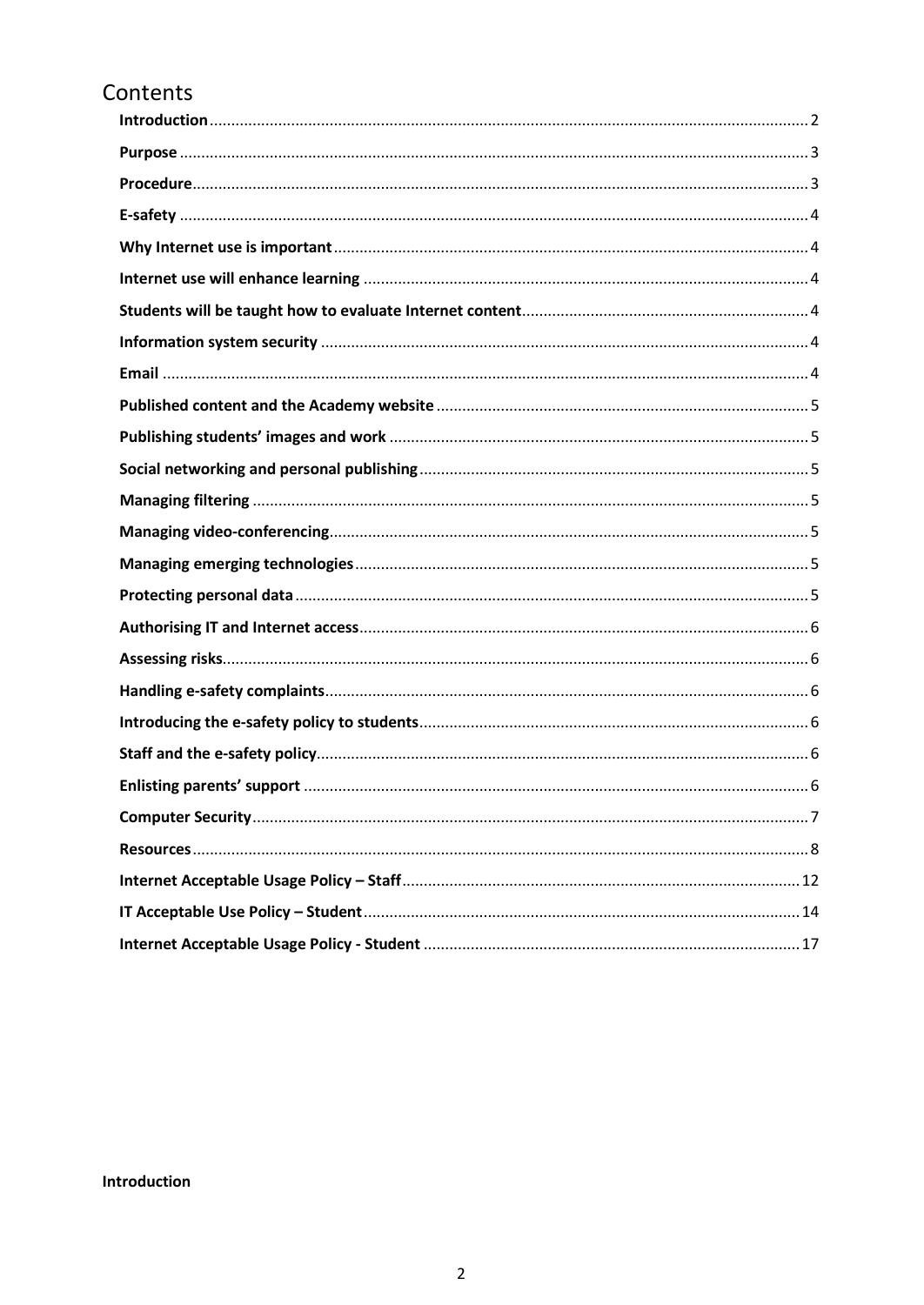This policy is made up of three key issues related to e-learning, e-safety and best practice ensuring that the use of computers by staff and students is maximised and used within the guidelines of the law.

#### <span id="page-2-0"></span>**Purpose**

The statutory curriculum expects students to learn how to locate, retrieve and exchange information using IT. In delivering the curriculum, teachers need to plan for and make use of communications technology, for example, web-based resources and email. Access to life-long learning and employment requires computer and communications use and students need to develop life skills in their use. ICT is a significant tool to enhance teaching and learning at the King's Leadership Academy.

#### <span id="page-2-1"></span>**Procedure**

#### **Definition and Forms of e-learning**

E-learning may be defined as any form of instruction where computer technology, and other technologies, are used and applied to facilitate learning.

E-Learning provision may be either:

- Web-supported
- Web-dependent
- Fully online

#### **Web supported**

This form of e-learning is used to provide students with easy access to basic information such as teacher notes, practice exam questions, module handbooks, PowerPoint presentations, etc. It runs in parallel with face-to-face teaching, which continues as the more prominent mode of delivery.

Online participation would not usually be assessed either, though students may receive feedback from teachers on homework/coursework progress etc.

#### **Web-dependent**

This form of e-learning contains all the elements of the above with online participation by students being required, and may be assessed. Online content would therefore be more substantial than notes or PowerPoint presentations and will have been developed using a range of e -learning activities [e-activities] and exercises. An example of this could be collaborative learning, e.g. peer, group or learning sets could be used and teacher feedback could be considerable.

#### **Fully Online**

Students interact exclusively online and generally they would not attend face -to-face classes. Interaction between teachers and fellow students would be conducted within a VLE [Virtual Learning Environment]. Such courses/modules would be supported by a strongly tested and developed elearning infrastructure.

In developing a working framework for e-learning within the Academy, each of the above is regarded, for the purposes of this policy, as a separate and therefore planned developmental stage in policy implementation. At the time of writing this policy it is expected that for most students, face -to-face teaching will be their most familiar instructional experience.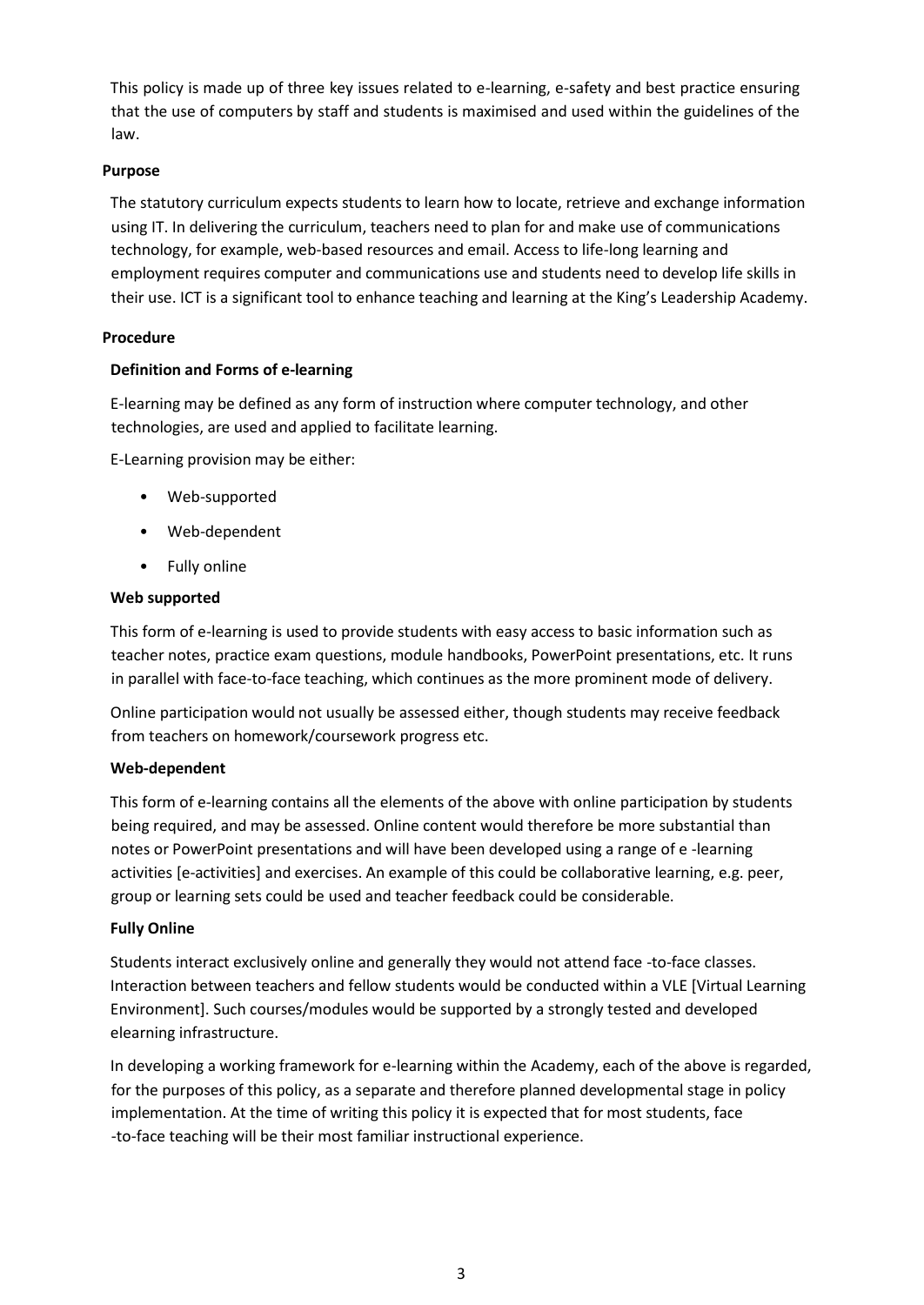#### <span id="page-3-0"></span>**E-safety**

E-safety depends on effective practice at a number of different levels:

- Responsible IT use by all staff and students; encouraged by education and made explicit through published policies
- Sound implementation of e-safety policy in both administration and curriculum, including secure Academy network design and use
- Safe and secure broadband
- National Education Network standards and specifications

#### <span id="page-3-1"></span>**Why Internet use is important**

The Internet is an essential element in 21st century life for education, business and social interaction. The Academy has a duty to provide students with quality Internet access as part of their learning experience.

Internet use is a part of the statutory curriculum and a necessary tool for staff and students.

#### <span id="page-3-2"></span>**Internet use will enhance learning**

The Academy Internet access will be designed expressly for student use and will include filtering appropriate to the age of students.

Students will be taught what Internet use is acceptable and what is not and given clear objectives for Internet use.

Students will be educated in the effective use of the Internet in research, including the skills of knowledge location, retrieval and evaluation.

#### <span id="page-3-3"></span>**Students will be taught how to evaluate Internet content**

The Academy will ensure that the use of Internet derived materials by staff and by students complies with copyright law.

Students should be taught to be critically aware of the materials they read and shown how to validate information before accepting its accuracy.

#### <span id="page-3-4"></span>**Information system security**

Academy IT systems capacity and security will be reviewed regularly.

Virus protection will be installed and updated regularly.

Security strategies will be discussed with the local authority.

#### <span id="page-3-5"></span>**Email**

Students may only use approved email accounts on the Academy system.

Students must immediately tell a teacher if they receive offensive e mail.

Students must not reveal personal details of themselves or others in email communication, or arrange to meet anyone without specific permission.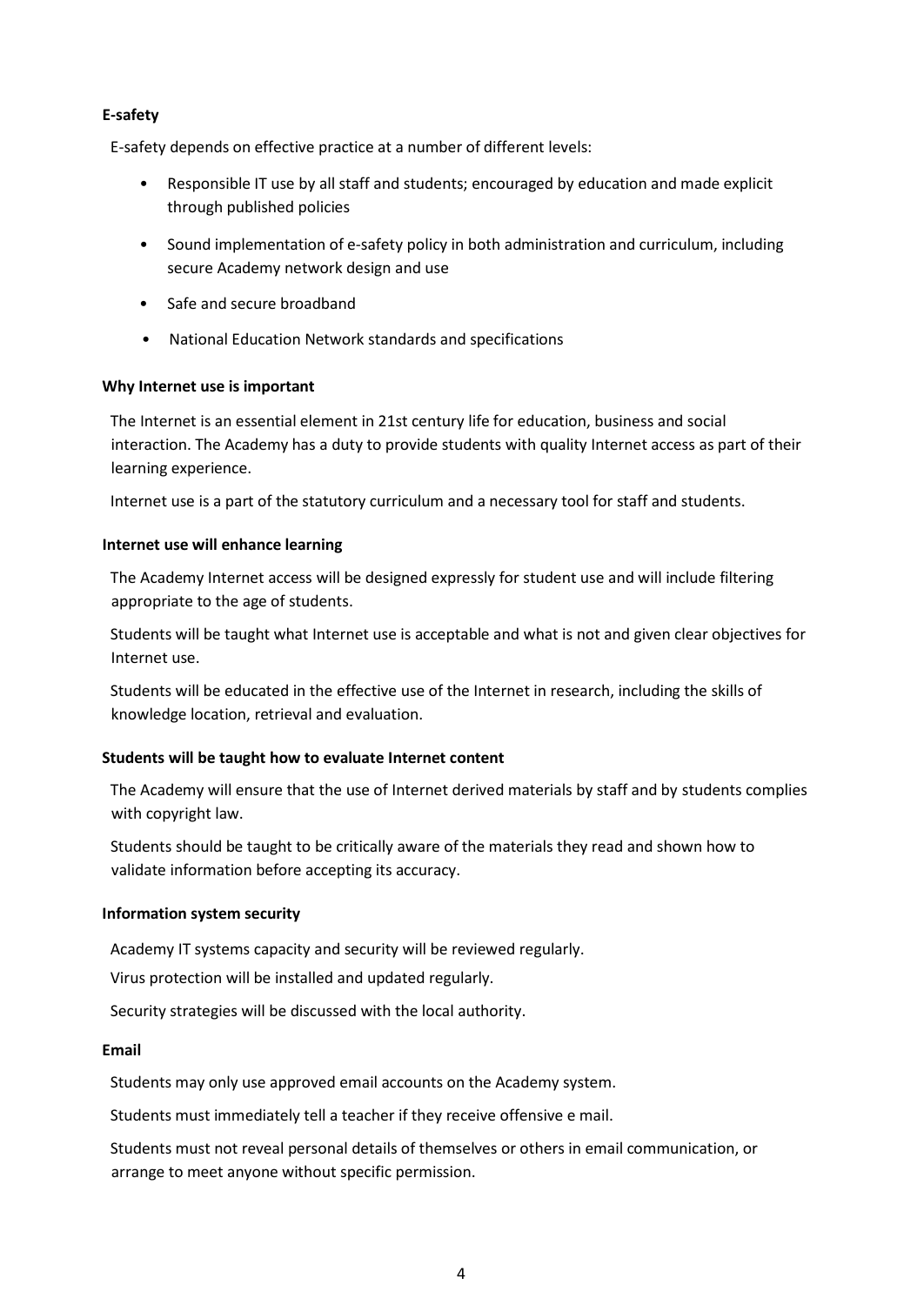Email sent to an external organisation should be written carefully and authorised before sending, in the same way as a letter written on Academy headed paper.

<span id="page-4-0"></span>The forwarding of chain letters is not permitted.

#### **Published content and the Academy website**

The contact details on the website should be the Academy address, email and telephone number. Staff or students' personal information will not be published.

The Principal [or nominee] will take overall editorial responsibility and ensure that content is accurate and appropriate.

#### <span id="page-4-1"></span>**Publishing students' images and work**

Photographs that include students will be selected carefully and will not enable individual students to be clearly identified.

Students' full names will not be used anywhere on the website, particularly in association with photographs.

Written permission from parents or carers will be obtained before photographs of students are published on the Academy website.

Work can only be published with the permission of the student and parents.

#### <span id="page-4-2"></span>**Social networking and personal publishing**

The Academy may block/filter access to social networking sites.

Students will be advised never to give out personal details of any kind which may identify them or their location.

Students should be advised on security and encouraged to set passwords, deny access to unknown individuals and know how to block unwanted communications. Students should be encouraged to invite known friends only and deny access to others.

#### <span id="page-4-3"></span>**Managing filtering**

The Academy will ensure that systems to protect students are reviewed and improved. If staff or students discover an unsuitable site, it must be reported to the Network Manager. Senior staff will ensure that regular checks are made to ensure that the filtering methods selected are appropriate, effective and reasonable.

#### <span id="page-4-4"></span>**Managing video-conferencing**

Students should ask permission from the supervising teacher before making or answering a video conference call.

Video conferencing will be appropriately supervised for the students' age group.

#### <span id="page-4-5"></span>**Managing emerging technologies**

Emerging technologies will be examined for educational benefit and a risk assessment will be carried out before use in the Academy is allowed.

#### <span id="page-4-6"></span>**Protecting personal data**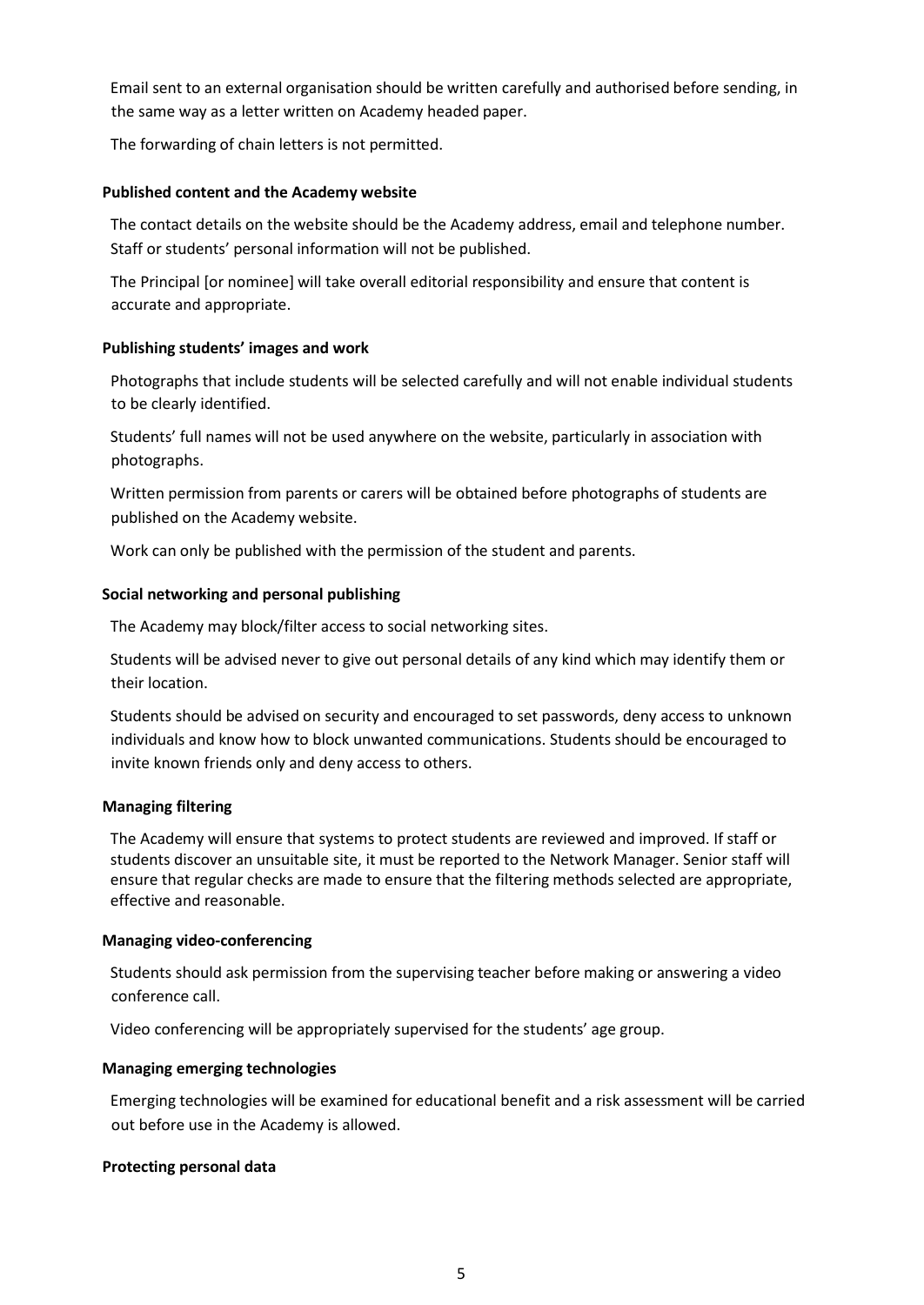Personal data will be recorded, processed, transferred and made available according to the Data Protection Act 1998.

#### <span id="page-5-0"></span>**Authorising IT and Internet access**

All staff must read and sign both the 'IT Acceptable Use Policy' and 'Internet Acceptable Usage Policy' forms before using any Academy IT resources.

The Academy will maintain a current record of all staff and students who are granted access to Academy IT systems.

- All students must read and sign both the 'IT Acceptable Use Policy' and 'Internet Acceptability Usage Policy' forms before using any Academy IT resources.
- Parents will be asked to sign and return the forms.

#### <span id="page-5-1"></span>**Assessing risks**

The Academy will take all reasonable precautions to prevent access to inappropriate material. However, due to the international scale and linked Internet content, it is not possible to guarantee that unsuitable material will never appear on an Academy computer. The Academy cannot accept liability for the material accessed, or any consequences of Internet access. The Academy should audit IT use to establish if the e- safety policy is adequate and that the implementation of the esafety policy is appropriate.

#### <span id="page-5-2"></span>**Handling e-safety complaints**

Complaints of Internet misuse will be dealt with by a senior member of staff.

Any complaint about staff misuse must be referred to the Principal.

Complaints of a child protection nature must be dealt with in accordance with Academy child protection procedures.

Students and parents will be informed of the complaints procedure.

Discussions will be held with the Police Youth Crime Reduction Officer to establish procedures for handling potentially illegal issues.

#### <span id="page-5-3"></span>**Introducing the e-safety policy to students**

E-safety rules will be posted in all networked rooms.

Students will be informed that network and Internet use will be monitored.

#### <span id="page-5-4"></span>**Staff and the e-safety policy**

All staff will be given the Academy e-safety policy and its importance explained.

Staff should be aware that Internet traffic can be monitored and traced to the individual user. Discretion and professional conduct is essential.

Staff that manage filtering systems or monitor IT use will be supervised by senior management and have clear procedures for reporting issues.

#### <span id="page-5-5"></span>**Enlisting parents' support**

Parents' attention will be drawn to the Academy e-safety policy in newsletters, the Academy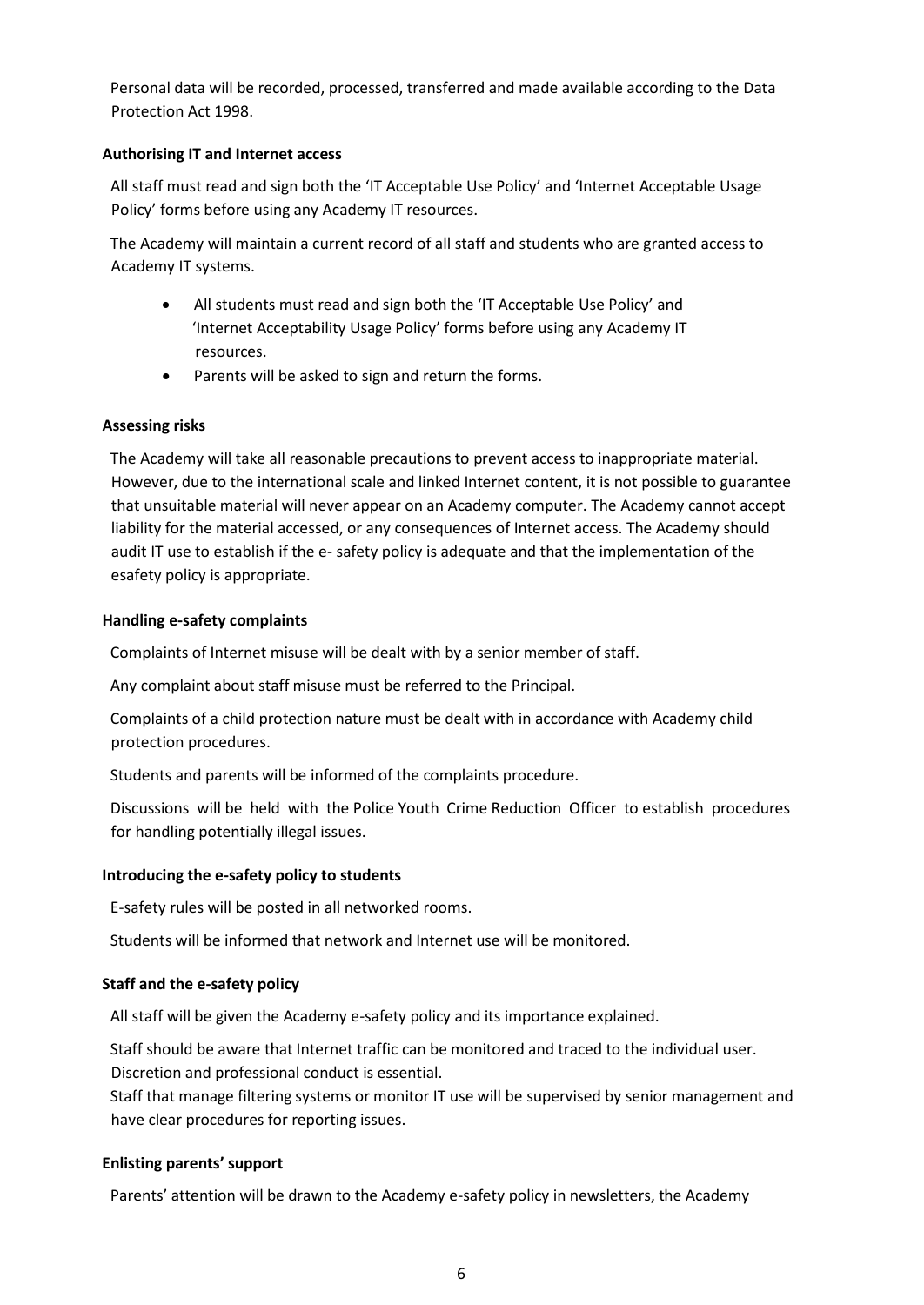prospectus and on the Academy website.

#### <span id="page-6-0"></span>**Computer Security**

#### **1. Physical Equipment Security**

- Where possible, computer equipment will be sited so as to reduce the risk of unauthorised access and damage.
- The details of all computer equipment will be recorded in the official inventory record together with relevant serial numbers.
- Computer hardware will be appropriately security marked.
- A record will be kept of any computer equipment taken off site. The removal of equipment from the Academy's premises must be authorised by the Principal.

#### **2. Backup Procedures**

- All data held on the Academy's computer system will be backed every evening the Academy is open. Personal data held on individual computers will NOT be backed up.
- Backups are rotated every two weeks and will be clearly labelled.
- A year-end backup of financial data will be taken and retained using separate discs each year.
- The officer responsible for backup procedures for the system Network is the Network Manager.

#### **3. Virus Detection**

- All computers will have virus detection software installed within their start-up procedures. The Network Manager updates the software regularly.
- Any disks of uncertain origin must be scanned for viruses before use.
- The use of unlicensed software is prohibited.
- Any perceived virus attach should be immediately reported to the Network Manager.
- The officer responsible for virus detection procedures is the Network Manager.

#### **4. Software Controls**

- All software is maintained by the Academy and must be properly owned by the Academy. Software may only be used in accordance with the licence agreement. Personally owned software WILL be removed.
- The Network Manager will hold all licences and system disks so that they are aware of all the software installed in Academy. The system disks are stored in the locked IT room cupboard.
- The Network Manager will keep an inventory of all software maintained on the Academy's computers, together with relevant serial numbers.
- Access to software will be restricted to authorised staff.
- The Network Manager is the only person who may issue passwords and amend access levels.
- Users of the Academy's computer system will be issued with individual passwords.
- It should be ensured that passwords are kept confidential.
- Staff should LOCK the computer system before leaving any PCs unattended.
- When staff leave, their accounts will be disabled immediately by the Systems Manager.
- Any suspected breach of security will be immediately reported to the Principal.
- The officer responsible for software control is the Network Manager.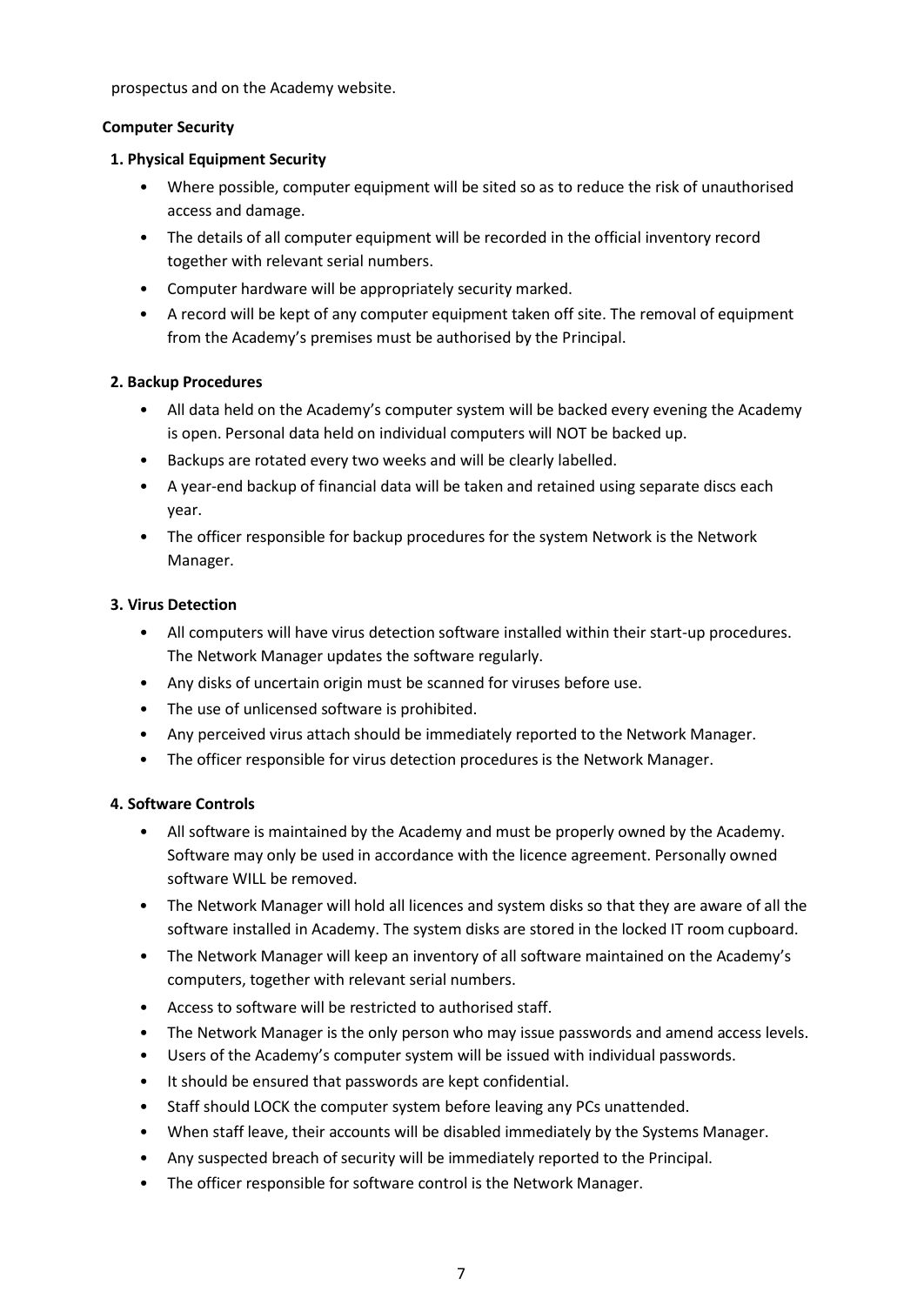#### **5. Legal Obligations**

- All staff should be made aware of the requirements and their responsibilities in relation to the following legal statutes:
	- I. 1984 Data Protection Act
	- II. 1986 Copyright, Design and Patents Act.
	- III. 1990 Computer Misuse Act.

#### **6. Acquisition, Maintenance and Disposal of Hardware**

- The Principal has overall responsibility for the acquisition, maintenance and disposal of equipment.
- ALL IT related software and equipment purchases MUST go through the Principal to be able to compare 'best prices' and 'best value'.
- Official orders will be used for purchases.
- The write off and disposal of equipment should be authorised by the Governing Body and the Principal.
- Acquisition and disposal of equipment must be in accordance with the Financial Regulations for Academies.

#### **7. User Training**

• Users should receive appropriate training in the correct use of the Academy's IT facilities including use of software packages and security arrangement.

#### **8. Disaster Recovery**

- There will be adequate arrangements in place for disaster recovery including emergency procedures, manual fallback plans and resumption of procedures.
- The officer responsible for disaster recovery is the Network Manager as the backup of the Academy network includes the server, financial systems and student administration.

#### **9. Internet Access**

- There will be adequate procedures in place to ensure that access to the Internet is appropriate for the person accessing it and the necessary blocks and security measures are in place to prevent misuse.
- The officer responsible for maintaining the Internet access is the Network Manager.

#### **10. Key Personnel**

- Network Manager responsible for maintaining and securing the Academy's main network and server systems. In his/her absence, support will be provided by his/her department.
- Finance Director responsibility for the management of the Academy's financial software package. In his/her absence, the day-to-day operation of the department would be continued by the finance assistant

#### <span id="page-7-0"></span>**Resources**

#### **IT Acceptable Use Policy- Staff**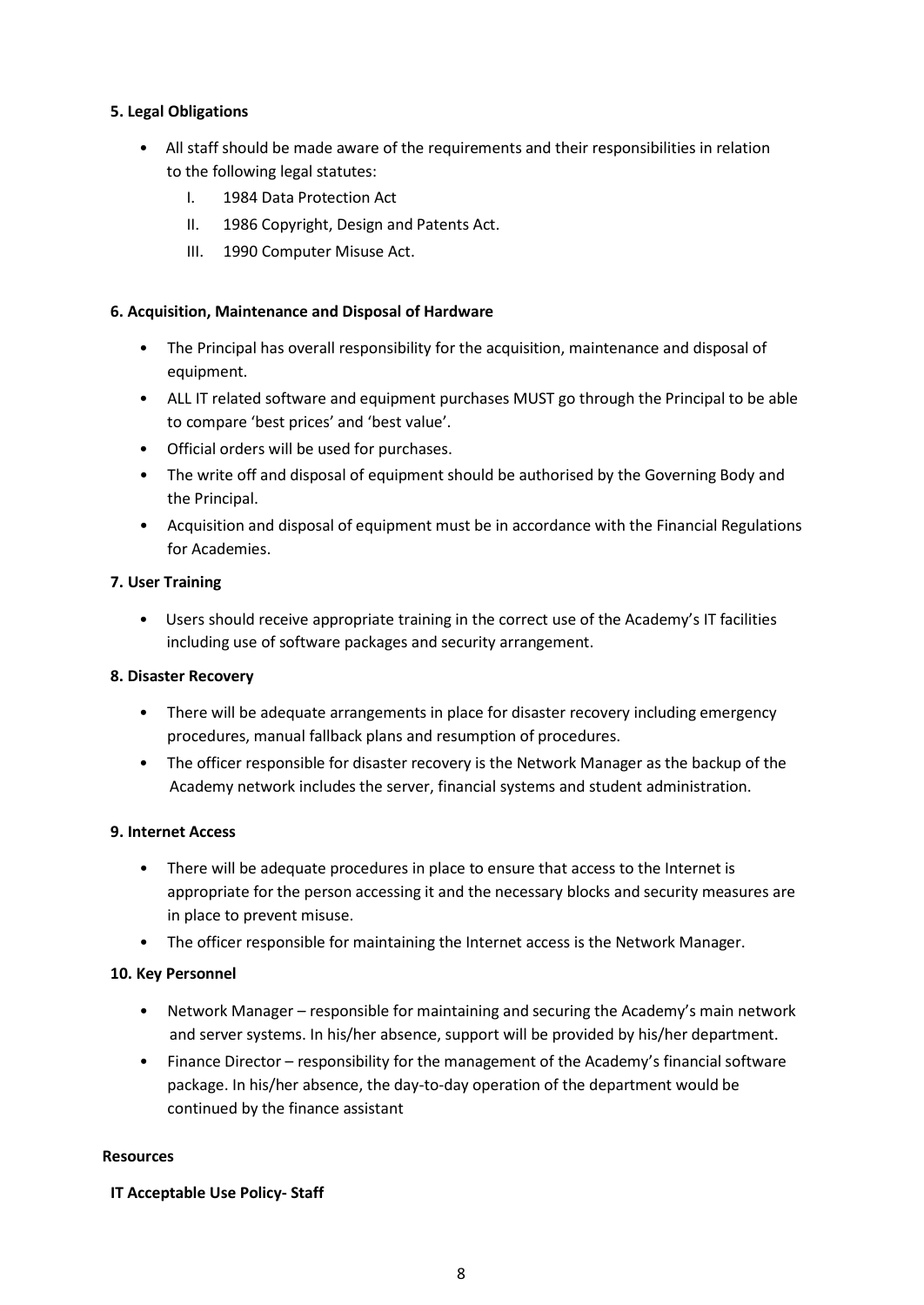The Academy has provided IT facilities for use by staff, offering access to a vast amount of information for use in studies and offering great potential to support the curriculum.

The IT facilities are provided and maintained for the benefit of the entire Academy community, and you are encouraged to use and enjoy these resources, and help to ensure they remain available to all.

#### **Equipment**

Always get permission from the Network Manager before installing, attempting to install or storing programs of any type on the computers. Evidence of licence will be required.

All maintenance should be carried out by IT support staff.

Always check files brought in on removable media [such as USBs, CDs, flash drives etc.] with antivirus software and only use them if they are found to be clean of viruses.

Protect the computers from spillages by eating or drinking well away from the IT equipment or IT suites.

#### **Security and Privacy**

Protect your work by keeping your password to yourself; do not use someone else's logon name or password without the specific permission of the Principal.

Always be wary about revealing your home address, telephone number, Academy name, or picture to people you meet on the Internet.

Other computer users should be respected and should not be harassed, harmed, offended or insulted.

To protect yourself and the systems, you should respect the security on the computers; attempting to bypass or alter the settings may put you or your work at risk.

Your files and communications may be monitored to ensure that you are using the system responsibly.

#### **Internet**

See the Internet Acceptable Usage Policy

#### **Email**

Be polite and appreciate that other users might have different views from your own. The use of strong language, swearing or aggressive behaviour is as anti-social on the Internet as it is on the street.

Only open attachments to emails if they come from someone you already know and trust.

Attachments can contain viruses or other programs that could destroy all the files and software on your computer.

If you receive an email containing material of a violent, dangerous, racist, or inappropriate content, always report such messages to your line manager. The sending of an email containing content likely to be unsuitable for Academies is strictly forbidden.

#### **Spam**

• Be careful with your email address on the Internet.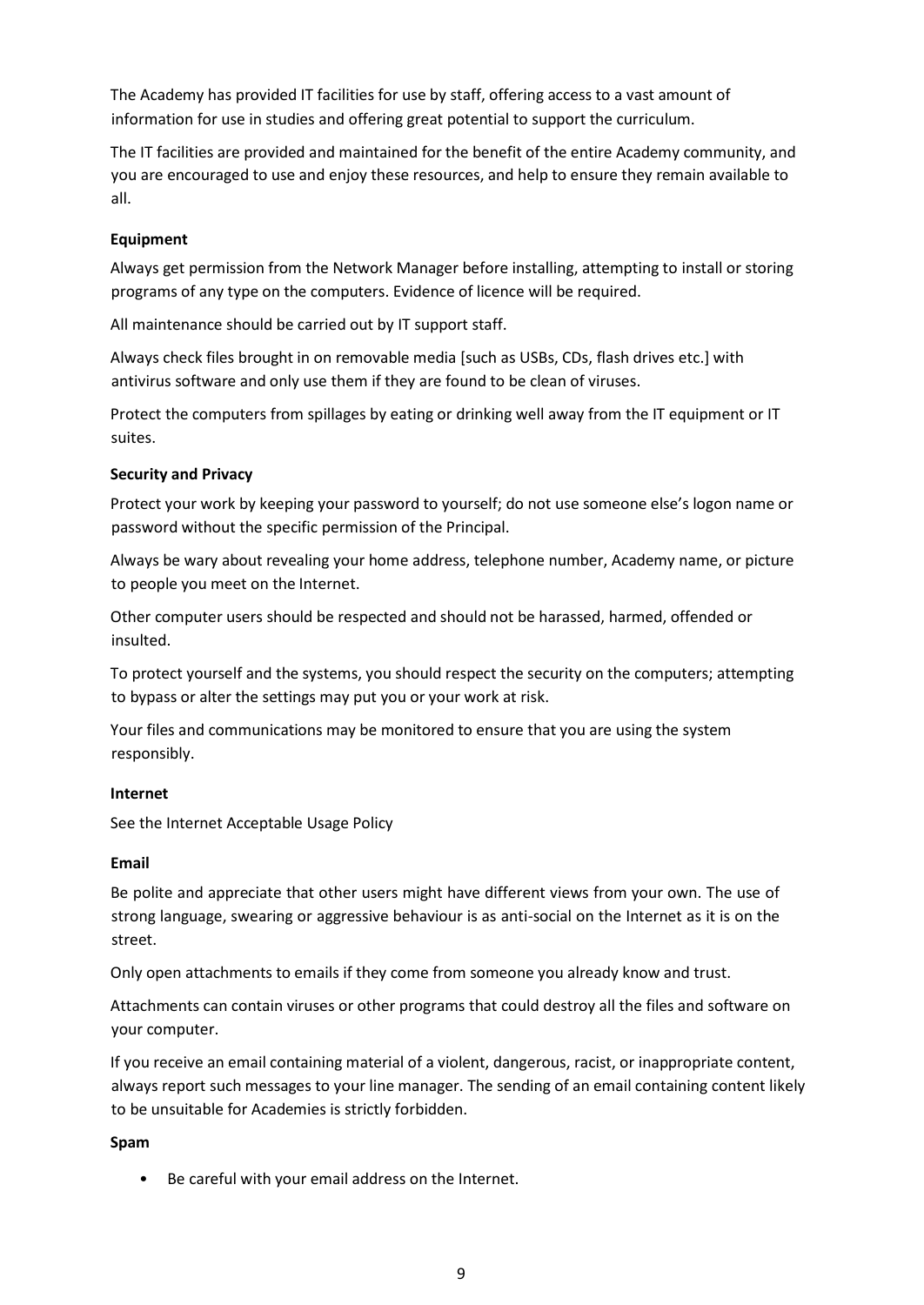- You may receive spam if you publish your email address on a website, in a posting to a news group or in an online form [e.g. to send an electronic greeting card].
- Never reply to a spam message, no matter how annoying! By replying, you let the sender know that your email address exists and then you are likely to receive more spam.
- Never unsubscribe using links in spam email. This lets the sender know your email address is active – you are likely to receive even more spam.
- Never open attachments! Files attached to spam email often contain viruses. Delete the email immediately.

The Academy account provided by IT support should be used for all communications with staff, students, parents and other agencies.

Webmail: Webmail should not be used for the communications listed in the point above.

#### **Physical security**

Main Academy students in an IT room should be supervised by a member of Academy staff at all times. Main Academy students should not be sent around the Academy to look for a vacant IT suite during lessons or to see if there are spare computers in an IT suite when a lesson is taking place. Students may be sent to an IT room if a prior arrangement has been made with the teacher using that room. The teacher in the IT room will then be responsible for supervising them. Alternatively, students may be sent to the library.

In order to maximise access for Year 11 students, they will be allowed access to a vacant IT suite during lesson time. However to gain this access the students will have to find a key holder. The key holder must ensure that the room is locked immediately that the room becomes vacant again. There must also be at least two post-16 students in a room at any time.

Outside lesson times [this includes before school, break times, lunch time and after school] no student should have any access without direct supervision from a member of staff [i.e. the supervisor is in the room all the time that students are there].

Doors to IT suites should be kept locked at all times when vacant.

#### **Images of students**

Ensure that parental permission has been gained for the use of any student's image.

Avoid publishing the first and last name of a student with a photograph of them. This reduces the risk of inappropriate, unsolicited attention from people outside the Academy. An easy rule to remember is: If the student is named, avoid using the photograph. If a photograph is used, avoid naming the student.

Consider using group photos rather than photos of individual students.

Only record images of students in suitable dress to reduce the risk of inappropriate use.

Images should be stored in a designated central area on the Academy network, not in an individual teacher's user area. They should be deleted from any other temporary storage media at the time of uploading on to the network. This should be done within a reasonable time after the recording of the images.

Ensure that the image file is appropriately named. Do not use students' names in image files or on ALT tags if published on the web.

The images will be deleted once their period of use has expired. The teacher responsible for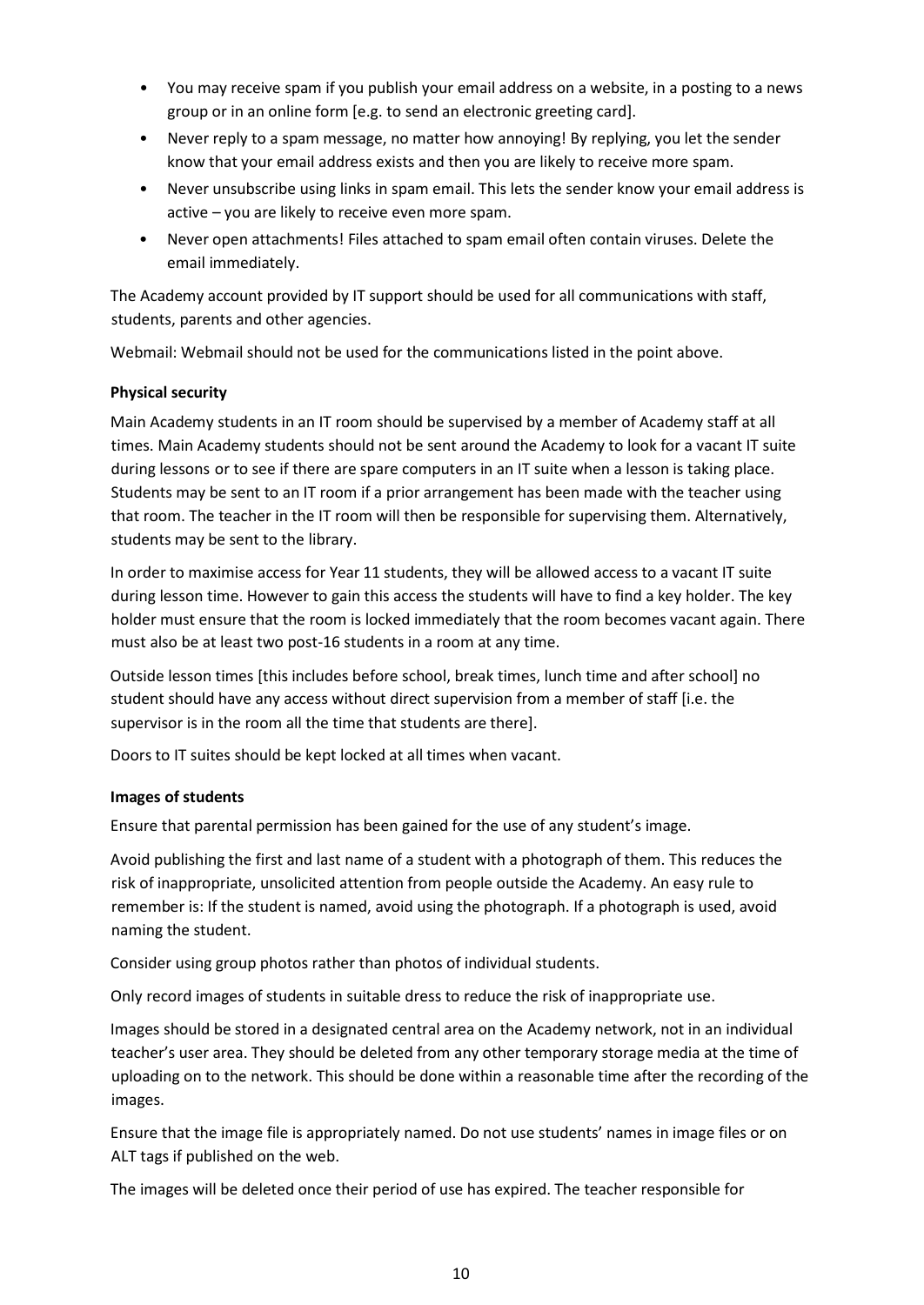recording the images must ensure that they are deleted. If the teacher has left the Academy then their line manager assumes this responsibility.

#### **Personal equipment**

Personal mobile phones and other portable devices such as portable digital assistants [PDAs] should not be used to communicate with students.

Staff must not give out personal mobile phone numbers to students.

If it is necessary to record students' mobile phone numbers for an Academy trip or other event, the record of the numbers should be destroyed after the trip or event.

In the case of members of the public, including parents, visiting the Academy site, they may only record images [still or video] of a student where specific permission has been granted by that student's parent or legal guardian.

#### **Licences**

- All Software, Music, Images, Videos MUST have a licence that covers use in the Academy.
- A copy of this must be given to Network Manager.
- No ITunes or other music, files, images can be attached to the Academy network at any time unless a licence can be produced.

#### **Monitoring**

- The Academy reserves the right to monitor electronically all activity on its network and any device attached to it. This includes computers, laptops, flash drives, MP3s etc. whether they belong to the Academy or not.
- This can be visually or via software and will be used as evidence if required in any disciplinary procedures that may come from misuse.

Please read this document carefully. If you violate these provisions you will be subject to disciplinary action. Additional action may be taken by the Academy. Where appropriate, police may be involved or other legal action taken.

Name: Name: Name: Name: Name: Name: Name: Name: Name: Name: Name: Name: Name: Name: Name: Name: Name: Name: Name: Name: Name: Name: Name: Name: Name: Name: Name: Name: Name: Name: Name: Name: Name: Name: Name: Name: Name:

Date:

Signed: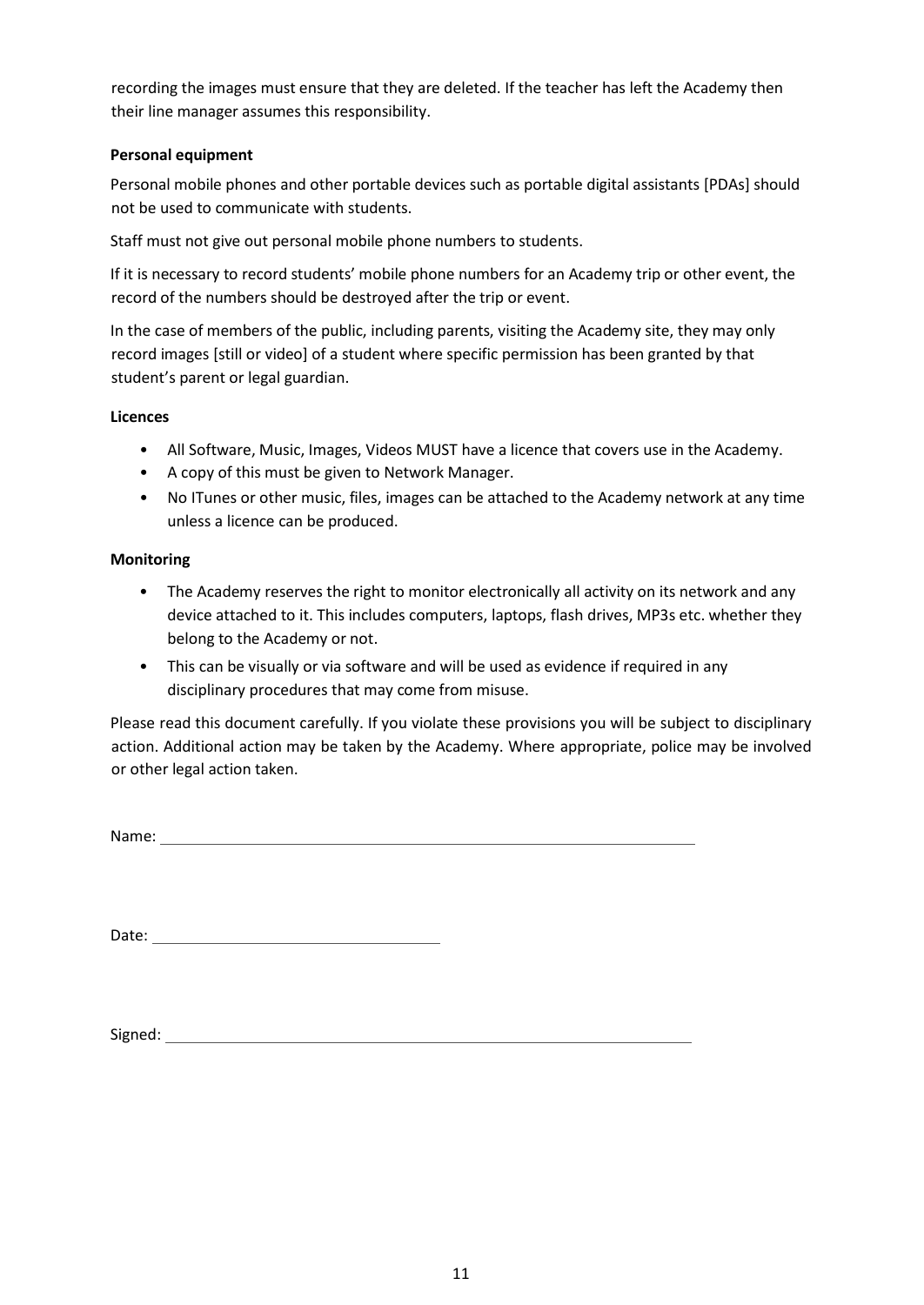#### <span id="page-11-0"></span>**Internet Acceptable Usage Policy – Staff**

The purpose of this policy is to ensure that users of the King's Leadership Academy network understand the way in which the Internet is to be used. The policy aims to ensure that the Internet is used effectively for its intended purpose, without infringing legal requirements or creating unnecessary risk. Users should read this policy alongside the IT Acceptable Use Policy.

#### **Scope**

The policy applies to all users and administrators of the King's Leadership Academy network services and/or infrastructure. On evidence provided by King's Leadership, an employee may be disciplined. At the same time, if a user's conduct and/or action[s] are illegal, the user may become personally liable in some circumstances.

#### **Policy statement**

The King's Leadership Academy encourages users to make effective use of the Internet. Such use should always be lawful and appropriate. It should not compromise King's Leadership's information and computer systems nor have the potential to damage King's Leadership Academy's reputation.

#### **Use of Internet facilities**

King's Leadership Academy expects all users to use the Internet responsibly and strictly according to the following conditions: for the purposes of this document, Internet usage means any connection to the Internet via web browsing, external email or news groups.

#### **Users shall not:**

Visit Internet sites, make, post, download, upload or pass on material, remarks, proposals or comments that contain or relate to:

- pornography [including child pornography]
- promoting discrimination of any kind
- promoting racial or religious hatred
- promoting illegal acts
- any other information which may be offensive to other users in the Academy community.

The Academy acknowledges that in certain planned curricular activities, access to otherwise deemed inappropriate sites may be beneficial for educational use [for example investigating racial issues]. Any such access should be pre-planned and recorded so that it can be justified if required. This should be carried out in consultation with the appropriate line manager. Incidents which appear to involve deliberate access to websites, newsgroups and online groups that contain the following material will be reported to the police:

- Images of child abuse [images of children, apparently under 16 years old] involved in sexual activity or posed to be sexually provocative
- Adult material that potentially breaches the Obscene Publications Act in the UK
- Criminally racist material in the UK.

If inappropriate material is accessed accidentally, users should immediately report this to the Academy Network Manager so that this can be taken into account in monitoring.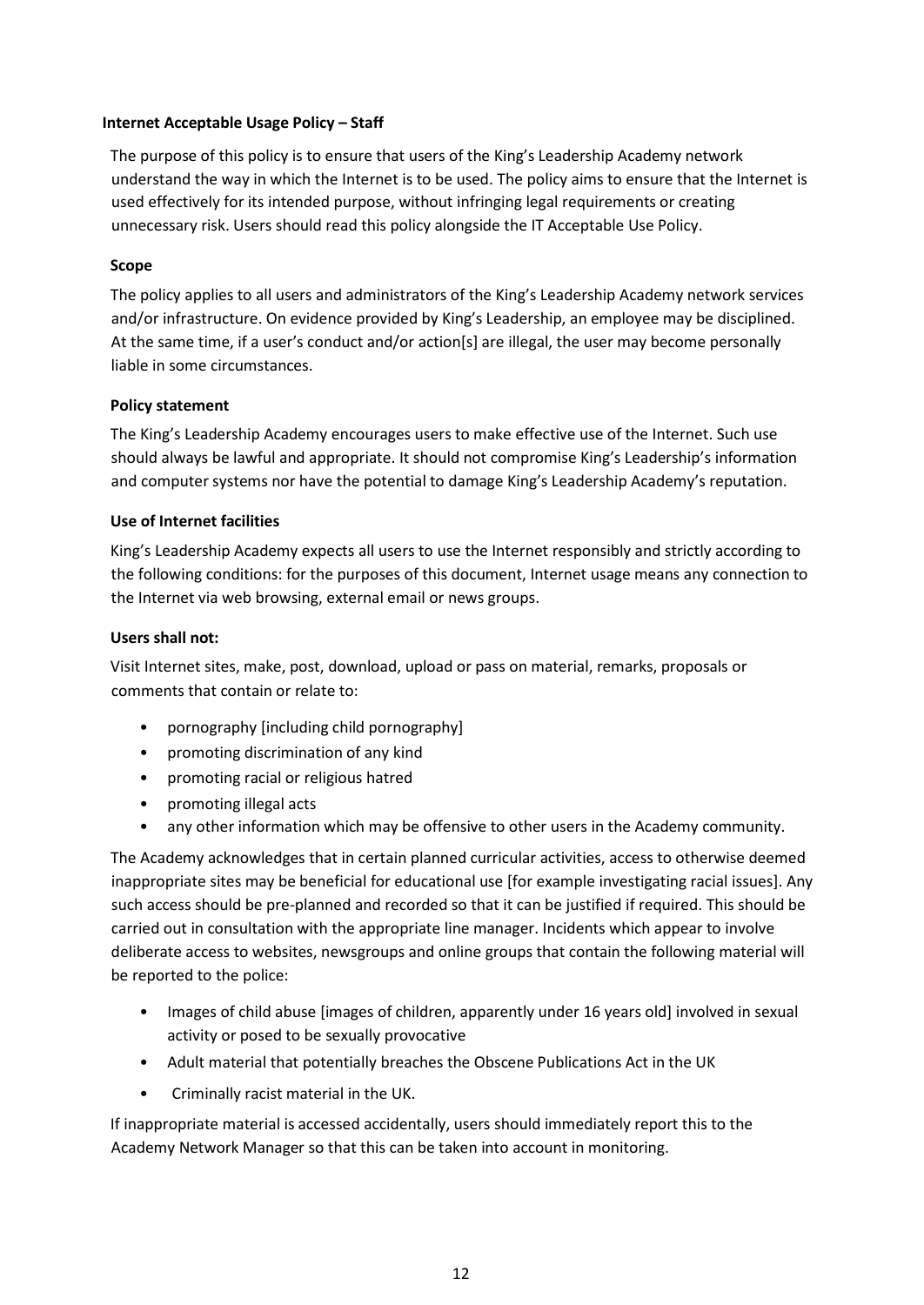#### **Users shall not:**

Use the Academy facilities for running a private business

Enter into any personal transaction that involves the Academy

Visit sites that might be defamatory or incur liability on the part of the Academy or adversely impact on the image of the King's Leadership Academy

Upload, download, or otherwise transmit [make, produce or distribute] commercial software or any copyrighted materials belonging to third parties outside the Academy, or to the King's Leadership Academy itself

Reveal or publicise confidential or proprietary information, which includes but is not limited to:

- financial information,
- personal information,
- databases and the information contained therein
- computer/network access codes
- business relationships

Intentionally interfere with the normal operation of the Internet connection, including the propagation of computer viruses and sustained high volume network traffic [sending or receiving of large files or sending and receiving of large numbers of small files or any activity that causes network congestion] that substantially hinders others in their use of the Internet

• Use the Internet for soliciting, representing personal opinions or revealing confidential information or in any other way that could reasonably be considered inappropriate

#### **Monitoring**

King's Leadership Academy will monitor and audit the use of the Internet to see whether users are complying with the policy. Any potential misuse identified by the Academy will be reported to the Network Manager and/or other relevant person.

Please read this document carefully. If you violate these provisions you will be subject to disciplinary action. Additional action may be taken by the Academy. Where appropriate, police may be involved or other legal action taken.

Name:

Date: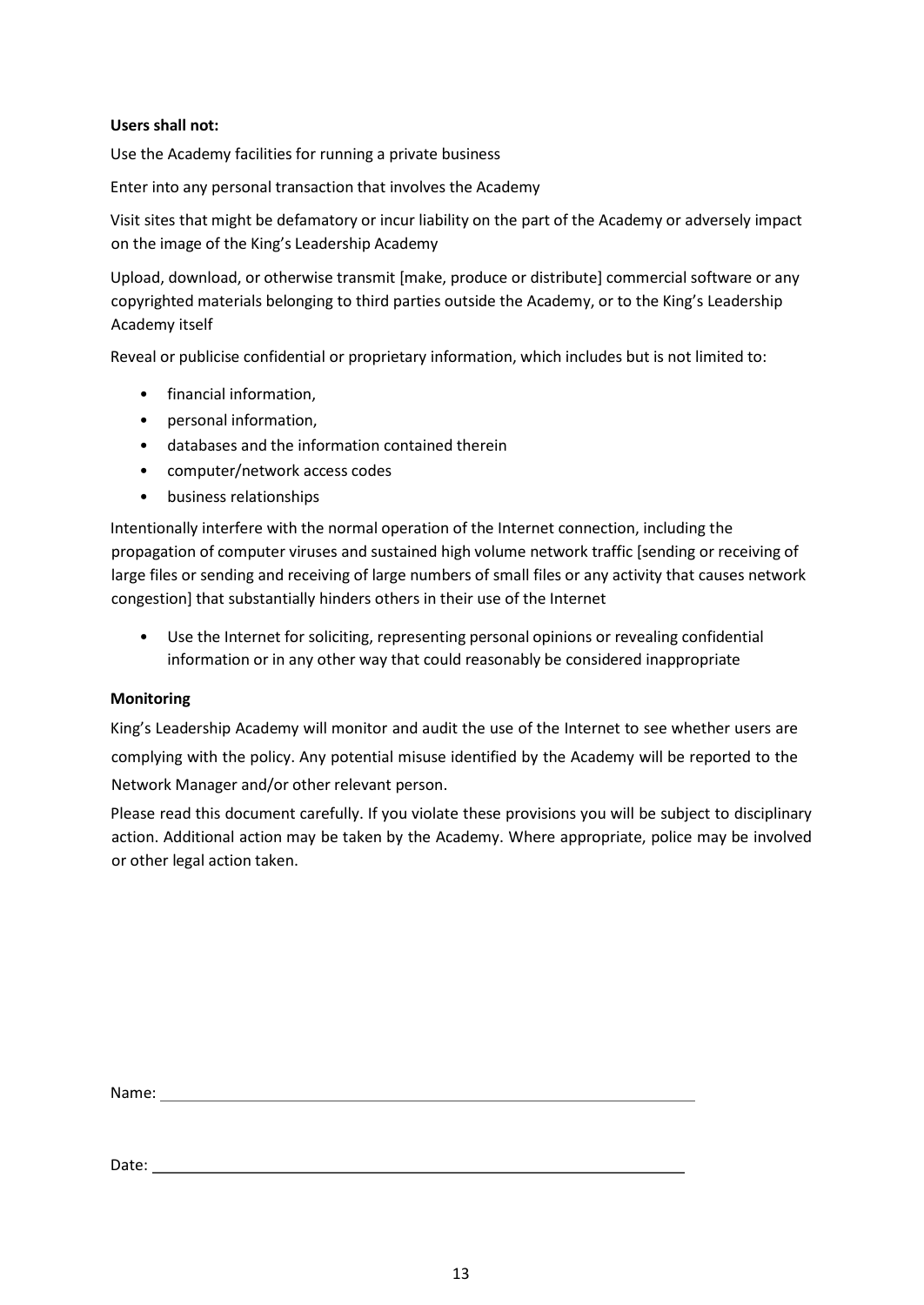#### <span id="page-13-0"></span>**IT Acceptable Use Policy – Student**

The Academy has provided IT facilities for your use, offering access to a vast amount of information for use in studies and offering great potential to support your learning.

The IT facilities are provided and maintained for the benefit of the entire Academy community, and you are encouraged to use and enjoy these resources, and help to ensure they remain available to all.

You are responsible for good behaviour with the resources and on the Internet just as you are in a classroom or an Academy corridor.

#### **Equipment**

- Never attempt to install or store programs of any type on the computers.
- All maintenance should be carried out by IT support staff.
- Always check files brought in on removable media [such as USBs , CDs, flash drives etc.] with antivirus software and only use them if they are found to be clean of viruses.
- Do not eat or drink in the vicinity of the IT equipment or IT suites.
- Turn off any equipment when you have finished using it unless you are instructed otherwise by a member of staff

#### **Security and Privacy**

Protect your work by keeping your password to yourself; never use someone else's logon name or password.

If you find a computer that another user has forgotten to log off from then inform a member of staff.

Other computer users should be respected and should not be harassed, harmed, offended or insulted.

To protect yourself and the systems, you should respect the security on the computers; attempting to bypass or alter the settings is unacceptable behaviour.

Your files and communications will be monitored to ensure that you are using the system responsibly.

#### **Internet**

• See the Internet Acceptable Usage Policy

#### **Email**

Be polite and appreciate that other users might have different views from your own. The use of strong language, swearing or aggressive behaviour is as anti-social on the Internet as it is on the street.

Only open attachments to emails if they come from someone you already know and trust. Attachments can contain viruses or other programs that could destroy all the files and software on your computer.

If you receive an email containing material of a violent, dangerous, racist, or inappropriate content, always report such messages to a member of staff. The sending of an email containing content likely to be unsuitable for young people or Academies is strictly forbidden.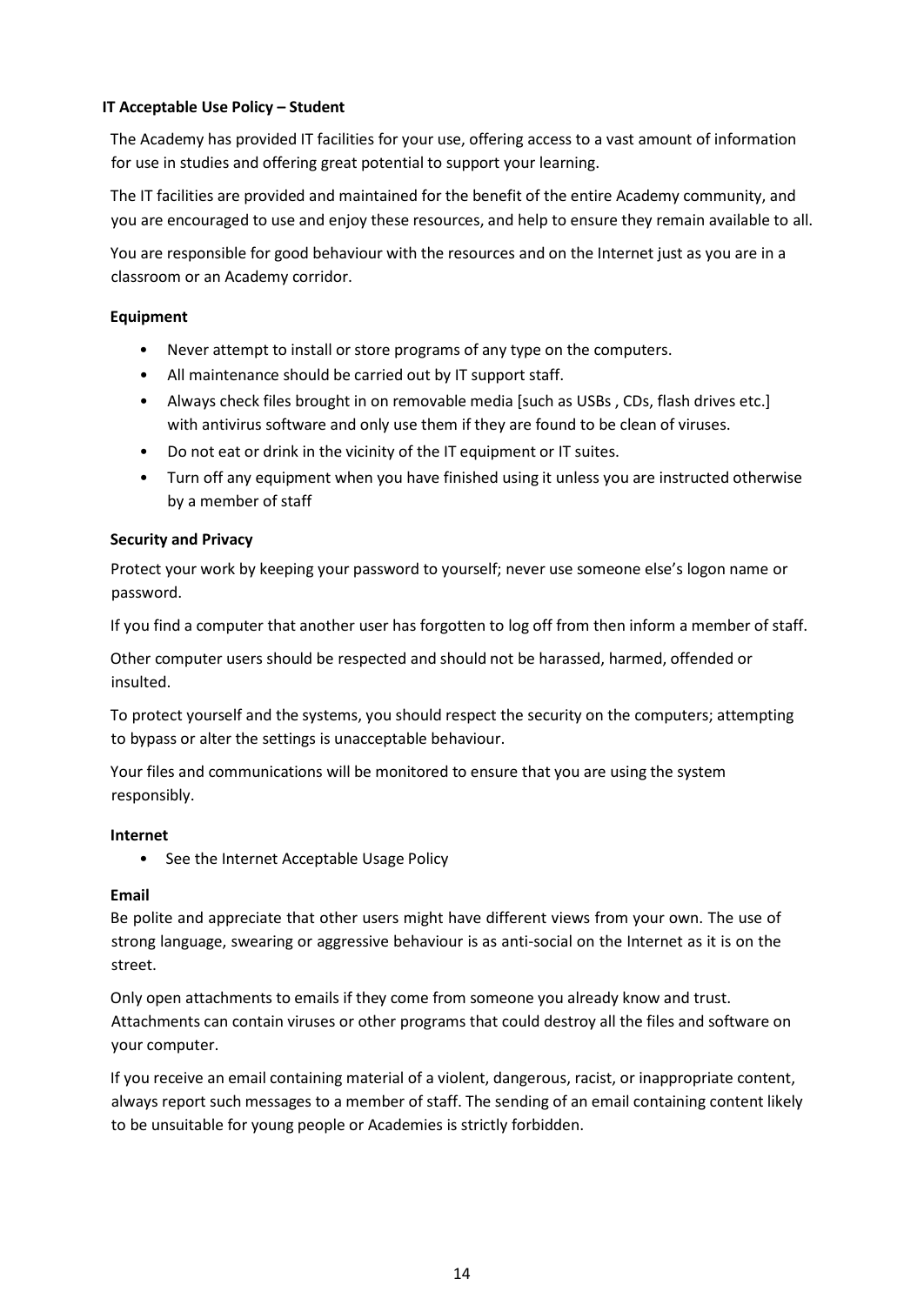#### **Spam:**

- Be careful with your email address on the Internet.
- You may receive spam if you publish your email address on a website, in a posting to a news group or in an online form [e.g. to send an electronic greeting card].
- Never reply to a spam message, no matter how annoying! By replying, you let the sender know that your email address exists and then you are likely to receive more spam.
- Never open attachments! Files attached to spam email often contain viruses. Delete the email immediately.

The King's Leadership account provided by IT support should be used for all communications with Academy staff and for communicating with other students for Academy work purposes.

Webmail such as Hotmail should not be used at all in the Academy.

The use of email for bullying will be investigated and dealt with in accordance with the Academy anti-bullying policy.

#### **Physical security**

Academy students in an IT room should be supervised by a member of Academy staff at all times. You should not be sent around the Academy to look for a vacant IT suite during lessons or to see if there are spare computers in an IT suite when a lesson is taking place. You may be sent to an IT room if a prior arrangement has been made with the teacher using that room by your teacher. The teacher in the IT room will then be responsible for supervising you and you must follow their instructions. Alternatively, you may be sent to the library.

Outside lesson times [this includes before school, break times, lunch time and after school] no student should have any access without direct supervision from a member of staff [i.e. the supervisor is in the room all the time that students are there].

Doors to IT rooms should be kept locked at all times when vacant. Inform a member of staff if you know that an IT room has been left open.

#### **Images of students**

You should always ask another student or a member of staff for permission before recording their image. If they do not give you permission then you must respect their decision.

Consider using group photos rather than photos of individual students.

Any images of you held by the Academy will be deleted once their period of use has expired, or you have left the Academy.

#### **Personal equipment**

Personal mobile phones and other portable devices such as portable digital assistants [PDAs] and MP3 players should only be used with your teacher's permission on Academy equipment.

- Use of personal mobile digital equipment for bullying will be investigated and dealt with in accordance with the Academy anti-bullying policy.
- Staff must not give out their personal mobile phone numbers to you.
- Staff may ask you for your mobile phone number during an Academy trip or other event. You do not have to give it if you do not wish to. If you do give your mobile phone number to a member of staff, the record of your number will be destroyed after the trip or event.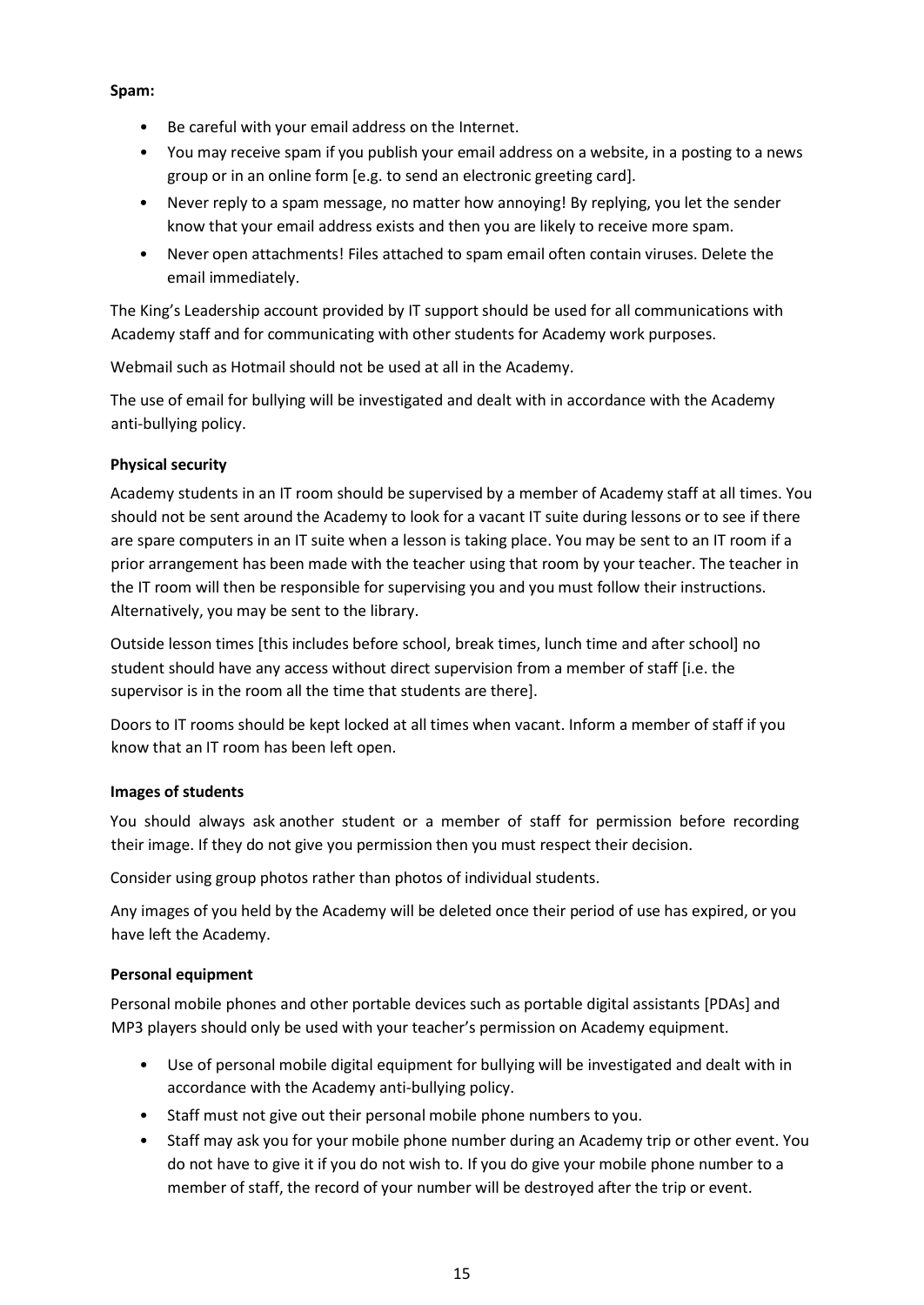#### **Licences**

All Software, Music, Images, Videos MUST have a licence that covers use in the Academy

A copy of this must be given to the Network Manager

No iTunes or other music, files, images can be attached to the Academy network at any time unless a licence can be produced.

#### **Monitoring**

The Academy reserves the right to monitor electronically all activity on its network and any device attached to it. This includes computers, laptops, flash drives, MP3s etc. whether they belong to the Academy or not.

This can be visually or via software and will be used as evidence IF required in any disciplinary procedures that may come from misuse.

Please read this document carefully. If you violate these provisions you will be subject to disciplinary action. Where appropriate, the police may be involved.

|        | Student |
|--------|---------|
|        |         |
|        |         |
|        |         |
|        |         |
|        |         |
|        | Student |
|        |         |
|        |         |
|        |         |
| Signed | Parent  |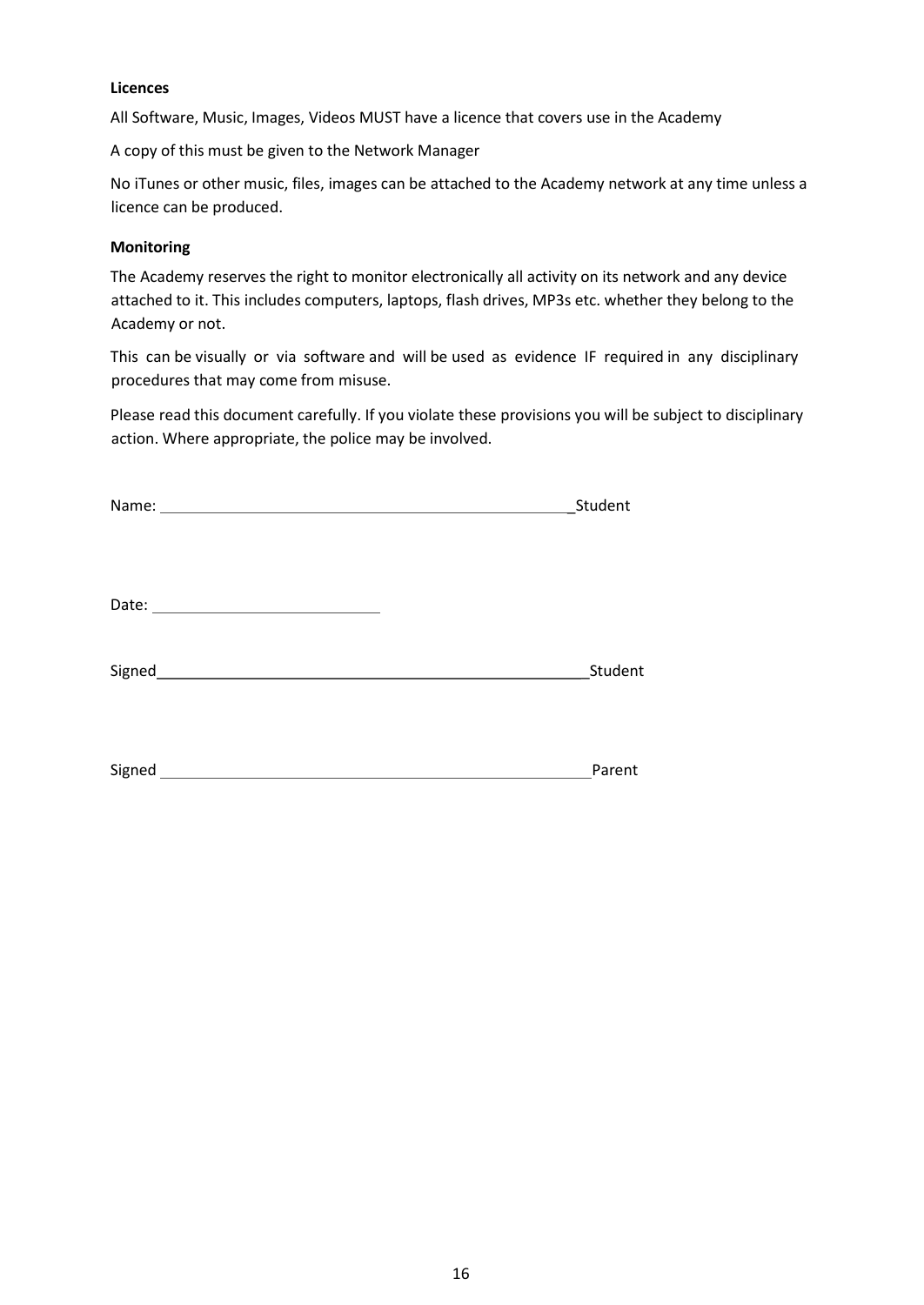#### <span id="page-16-0"></span>**Internet Acceptable Usage Policy - Student**

The purpose of this policy is to ensure that users of the King's Leadership Academy network understand the way in which the Internet is to be used. The policy aims to ensure that the Internet is used effectively for its intended purpose, without infringing legal requirements or creating unnecessary risk. Users should read this policy alongside the IT Acceptable Use Policy.

#### **Policy statement**

The Academy encourages users to make effective use of the Internet. Such use should always be lawful and appropriate. It should not compromise King's Leadership's information and computer systems nor have the potential to damage King's Leadership's reputation.

Please read this policy carefully as you will be deemed to be aware of its contents.

#### **Use of Internet facilities**

King's Leadership Academy expects all users to use the Internet responsibly and strictly according to the following conditions: for the purposes of this document, Internet usage means any connection to the Internet via Web browsing, external email or news groups.

#### **Users shall not:**

Visit Internet sites, make, post, download, upload or pass on, material, remarks, proposals or comments that contain or relate to:

- pornography [including child pornography]
- promoting discrimination of any kind
- promoting racial or religious hatred
- promoting illegal acts
- any other information which may be offensive to other members of the Academy community.

If inappropriate material is accessed accidentally, you should immediately report this to your teacher so that this can be taken into account in monitoring.

Incidents which appear to involve deliberate access to Websites, newsgroups and online groups that contain the following illegal material will be reported to the police:

- images of child abuse [images of children, apparently under 16 years old] involved in sexual activity or posed to be sexually provocative
- adult material that potentially breaches the Obscene Publications Act in the UK
- Criminally racist material in the UK.

If you accidentally access illegal material, you should immediately tell a teacher. Do not touch the computer.

#### **Users shall not:**

Use the King's Leadership facilities for running a private business

Enter into any personal transaction that involves King's Leadership or the Local Authority in any way

Visit sites that might be defamatory or incur liability on the part of King's Leadership Academy or the Local Authority or adversely impact on the image of King's Leadership Academy